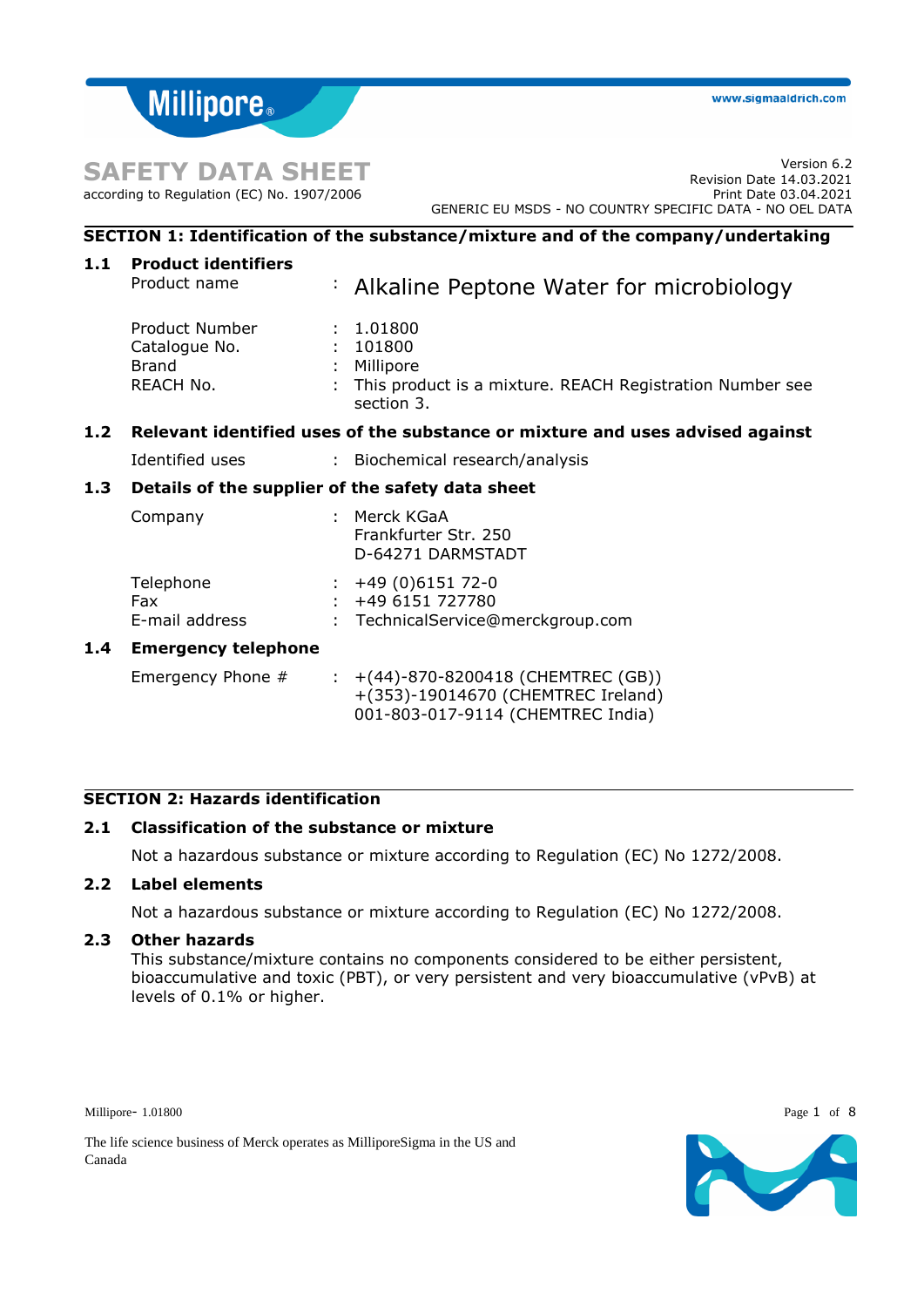# **SECTION 3: Composition/information on ingredients**

# **3.2 Mixtures**

No components need to be disclosed according to the applicable regulations.

# **SECTION 4: First aid measures**

### **4.1 Description of first-aid measures**

### **If inhaled**

After inhalation: fresh air.

### **In case of skin contact**

In case of skin contact: Take off immediately all contaminated clothing. Rinse skin with water/ shower.

### **In case of eye contact**

After eye contact: rinse out with plenty of water. Remove contact lenses.

### **If swallowed**

After swallowing: make victim drink water (two glasses at most). Consult doctor if feeling unwell.

- **4.2 Most important symptoms and effects, both acute and delayed** The most important known symptoms and effects are described in the labelling (see section 2.2) and/or in section 11
- **4.3 Indication of any immediate medical attention and special treatment needed** No data available

### **SECTION 5: Firefighting measures**

# **5.1 Extinguishing media**

**Suitable extinguishing media** Water Foam Carbon dioxide (CO2) Dry powder

**Unsuitable extinguishing media** For this substance/mixture no limitations of extinguishing agents are given.

# **5.2 Special hazards arising from the substance or mixture**

Carbon oxides Nitrogen oxides (NOx) Hydrogen chloride gas Sodium oxides Mixture with combustible ingredients. Development of hazardous combustion gases or vapours possible in the event of fire.

**5.3 Advice for firefighters** In the event of fire, wear self-contained breathing apparatus.

# **5.4 Further information**

Suppress (knock down) gases/vapors/mists with a water spray jet. Prevent fire extinguishing water from contaminating surface water or the ground water system.

Millipore- 1.01800 Page 2 of 8



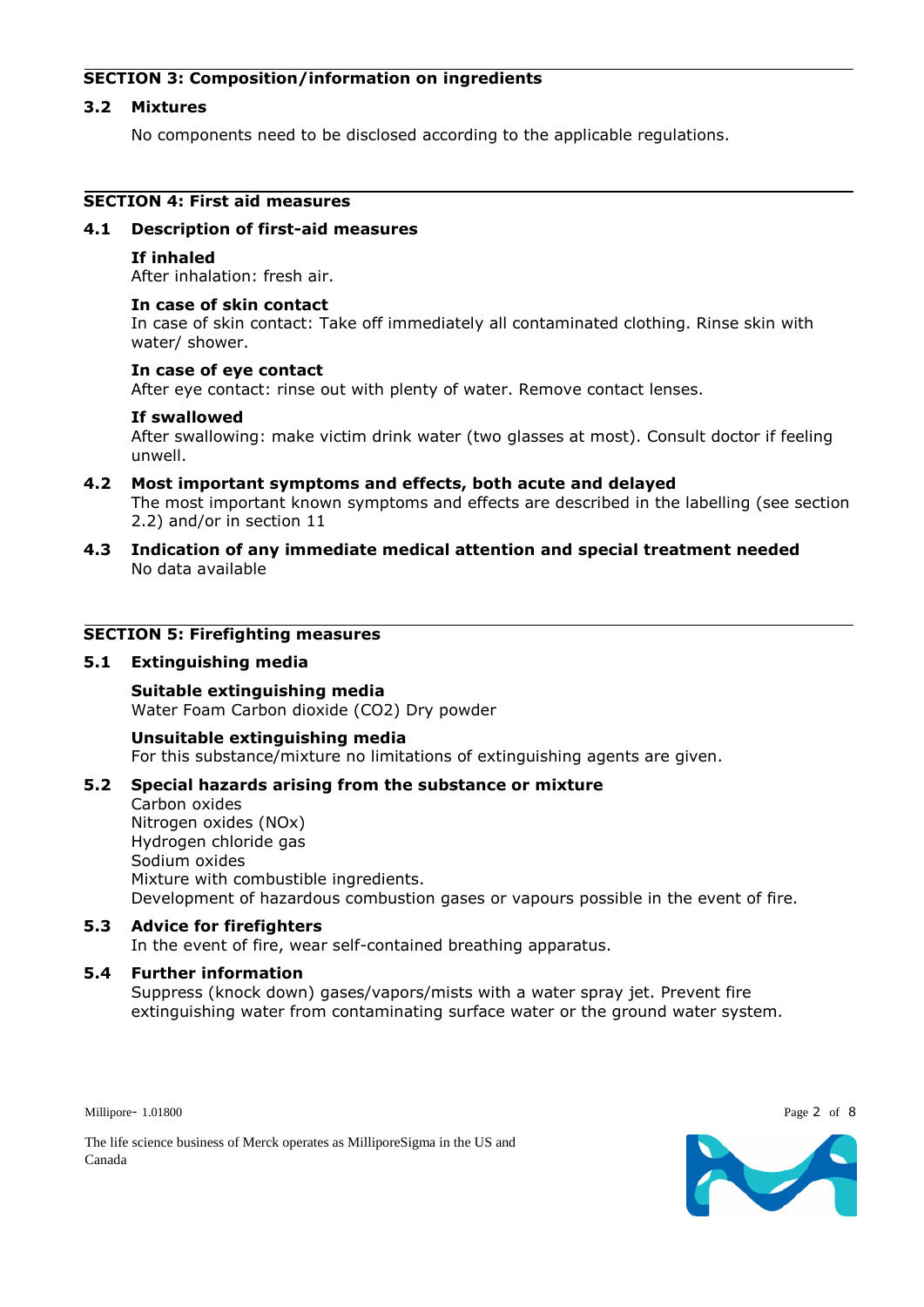# **SECTION 6: Accidental release measures**

- **6.1 Personal precautions, protective equipment and emergency procedures** Advice for non-emergency personnel: Avoid inhalation of dusts. Evacuate the danger area, observe emergency procedures, consult an expert. For personal protection see section 8.
- **6.2 Environmental precautions** Do not let product enter drains.
- **6.3 Methods and materials for containment and cleaning up** Cover drains. Collect, bind, and pump off spills. Observe possible material restrictions (see sections 7 and 10). Take up dry. Dispose of properly. Clean up affected area. Avoid generation of dusts.
- **6.4 Reference to other sections** For disposal see section 13.

# **SECTION 7: Handling and storage**

- **7.1 Precautions for safe handling** For precautions see section 2.2.
- **7.2 Conditions for safe storage, including any incompatibilities**
	- **Storage conditions**

Tightly closed. Dry.

Recommended storage temperature see product label.

**7.3 Specific end use(s)** Apart from the uses mentioned in section 1.2 no other specific uses are stipulated

# **SECTION 8: Exposure controls/personal protection**

**8.1 Control parameters**

**Ingredients with workplace control parameters**

**8.2 Exposure controls**

# **Personal protective equipment**

# **Eye/face protection**

Use equipment for eye protection tested and approved under appropriate government standards such as NIOSH (US) or EN 166(EU). Safety glasses

#### **Skin protection**

This recommendation applies only to the product stated in the safety data sheet, supplied by us and for the designated use. When dissolving in or mixing with other substances and under conditions deviating from those stated in EN374 please contact the supplier of CE-approved gloves (e.g. KCL GmbH, D-36124 Eichenzell, Internet: www.kcl.de). Full contact Material: Nitrile rubber

Minimum layer thickness: 0,11 mm Break through time: > 480 min Material tested: KCL 741 Dermatril® L

Millipore- 1.01800 Page 3 of 8

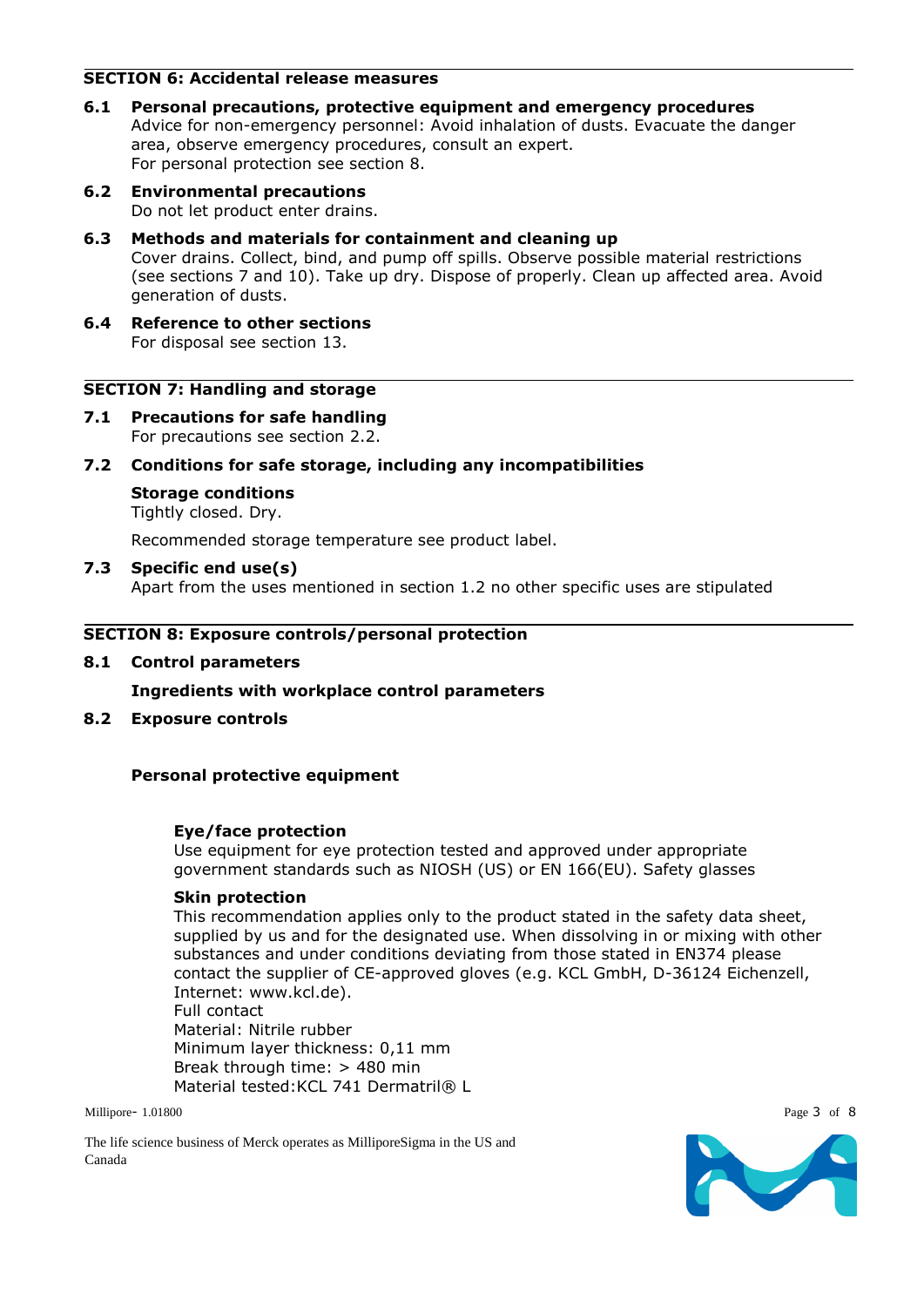This recommendation applies only to the product stated in the safety data sheet, supplied by us and for the designated use. When dissolving in or mixing with other substances and under conditions deviating from those stated in EN374 please contact the supplier of CE-approved gloves (e.g. KCL GmbH, D-36124 Eichenzell, Internet: www.kcl.de). Splash contact Material: Nitrile rubber Minimum layer thickness: 0,11 mm Break through time: > 480 min Material tested: KCL 741 Dermatril® L

### **Respiratory protection**

required when dusts are generated. Our recommendations on filtering respiratory protection are based on the following standards: DIN EN 143, DIN 14387 and other accompanying standards relating to the used respiratory protection system. Recommended Filter type: Filter type P1

The entrepeneur has to ensure that maintenance, cleaning and testing of respiratory protective devices are carried out according to the instructions of the producer. These measures have to be properly documented.

### **Control of environmental exposure**

Do not let product enter drains.

#### **SECTION 9: Physical and chemical properties**

### **9.1 Information on basic physical and chemical properties**

| a) | Appearance                                         | Form: solid<br>Color: yellow                        |  |  |
|----|----------------------------------------------------|-----------------------------------------------------|--|--|
| b) | Odor                                               | peptone-like                                        |  |  |
| c) | Odor Threshold                                     | No data available                                   |  |  |
| d) | рH                                                 | 8,3 - 8,7 at 20 g/l at 25 °C<br>(after autoclaving) |  |  |
| e) | Melting<br>point/freezing point                    | No data available                                   |  |  |
| f) | Initial boiling point<br>and boiling range         | No data available                                   |  |  |
| g) | Flash point                                        | No data available                                   |  |  |
| h) | Evaporation rate                                   | No data available                                   |  |  |
| i) | Flammability (solid,<br>gas)                       | No data available                                   |  |  |
| j) | Upper/lower<br>flammability or<br>explosive limits | No data available                                   |  |  |
| k) | Vapor pressure                                     | No data available                                   |  |  |
| I) | Vapor density                                      | No data available                                   |  |  |
| m) | Relative density                                   | No data available                                   |  |  |
|    |                                                    |                                                     |  |  |

Millipore- 1.01800 Page 4 of 8

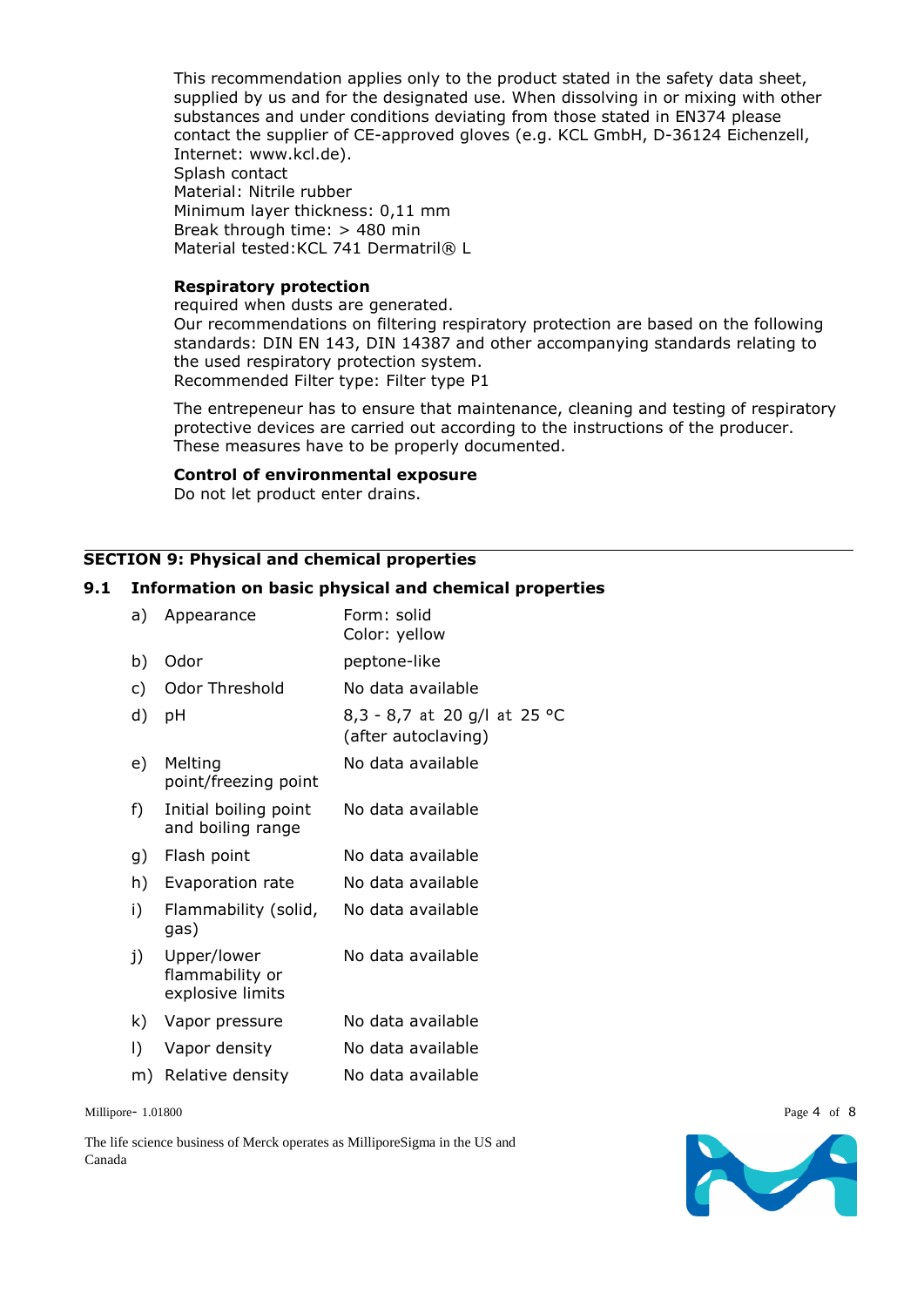- n) Water solubility 20 g/l at 20 °C
- o) Partition coefficient: n-octanol/water No data available
- p) Autoignition temperature No data available
- q) Decomposition temperature No data available
- r) Viscosity Viscosity, kinematic: No data available Viscosity, dynamic: No data available
- s) Explosive properties No data available
- t) Oxidizing properties No data available

#### **9.2 Other safety information** No data available

# **SECTION 10: Stability and reactivity**

# **10.1 Reactivity**

The following applies in general to flammable organic substances and mixtures: in correspondingly fine distribution, when whirled up a dust explosion potential may generally be assumed.

#### **10.2 Chemical stability**

The product is chemically stable under standard ambient conditions (room temperature) .

#### **10.3 Possibility of hazardous reactions** no information available

- **10.4 Conditions to avoid** no information available
- **10.5 Incompatible materials** No data available
- **10.6 Hazardous decomposition products** In the event of fire: see section 5

# **SECTION 11: Toxicological information**

# **11.1 Information on toxicological effects**

#### **Mixture**

**Acute toxicity** No data available

**Skin corrosion/irritation** No data available

**Serious eye damage/eye irritation** No data available

**Respiratory or skin sensitization** No data available

Millipore- 1.01800 Page 5 of 8

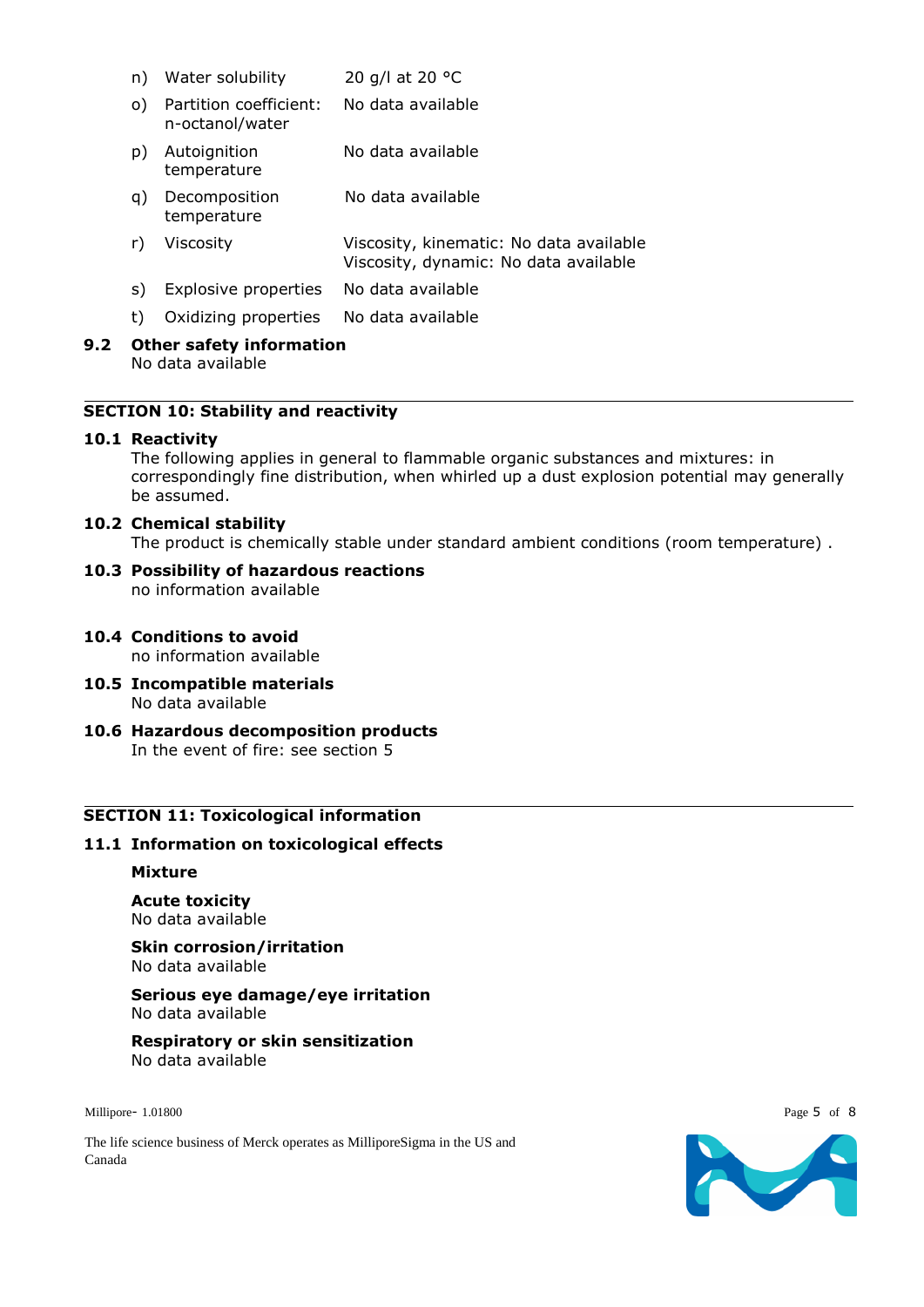# **Germ cell mutagenicity**

No data available

# **Carcinogenicity**

No data available

IARC: No ingredient of this product present at levels greater than or equal to 0.1% is identified as probable, possible or confirmed human carcinogen by IARC.

**Reproductive toxicity** No data available

**Specific target organ toxicity - single exposure** No data available

**Specific target organ toxicity - repeated exposure** No data available

**Aspiration hazard** No data available

# **11.2 Additional Information**

Not available

Hazardous properties cannot be excluded but are unlikely when the product is handled appropriately.

# **SECTION 12: Ecological information**

# **12.1 Toxicity**

**Mixture** No data available

- **12.2 Persistence and degradability** No data available
- **12.3 Bioaccumulative potential** No data available
- **12.4 Mobility in soil** No data available

# **12.5 Results of PBT and vPvB assessment**

This substance/mixture contains no components considered to be either persistent, bioaccumulative and toxic (PBT), or very persistent and very bioaccumulative (vPvB) at levels of 0.1% or higher.

# **12.6 Other adverse effects**

Discharge into the environment must be avoided.

Millipore- 1.01800 Page 6 of 8

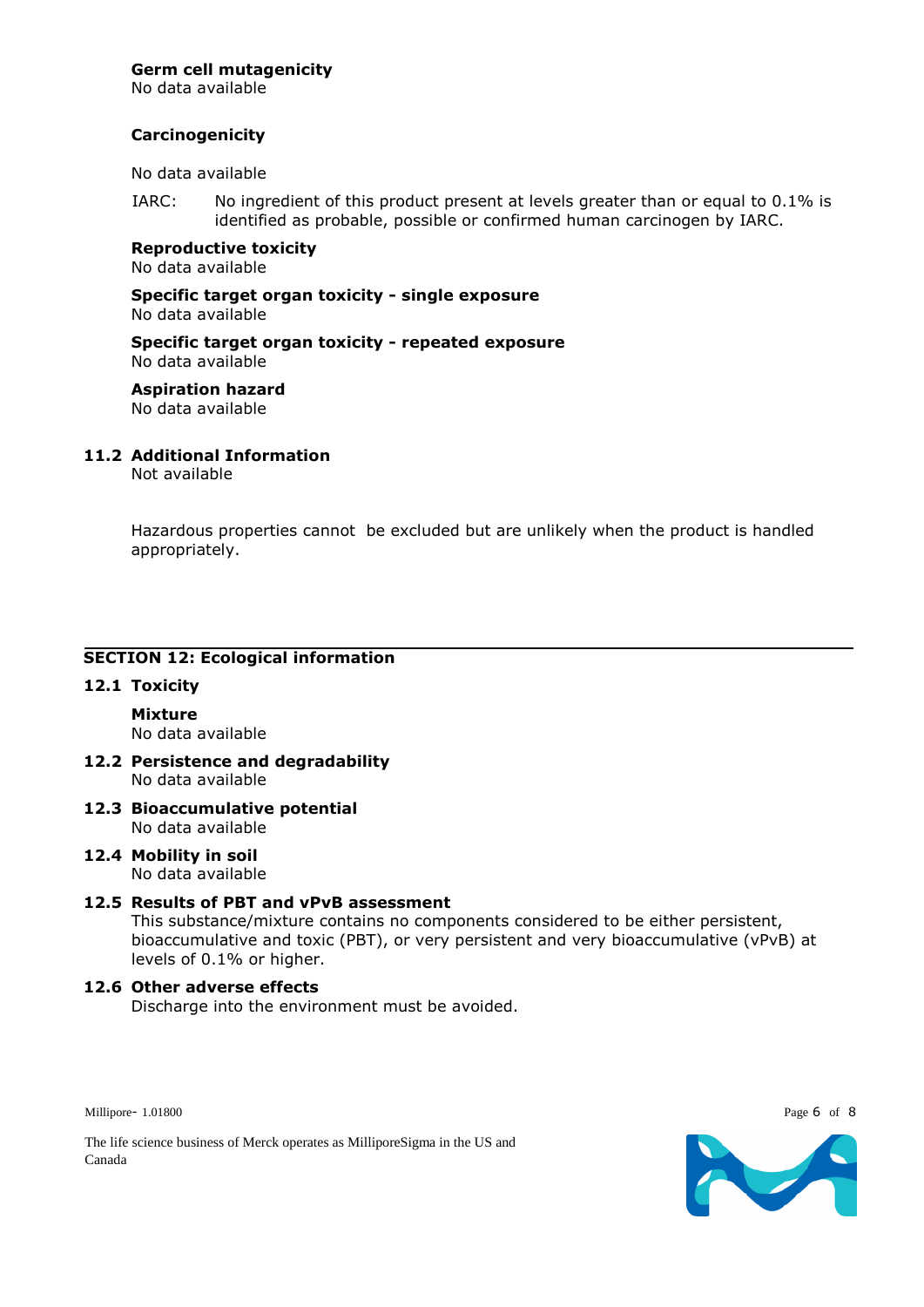# **SECTION 13: Disposal considerations**

# **13.1 Waste treatment methods**

### **Product**

See www.retrologistik.com for processes regarding the return of chemicals and containers, or contact us there if you have further questions.

| <b>SECTION 14: Transport information</b> |                                                                                                                           |                                   |                                    |           |  |  |  |  |  |
|------------------------------------------|---------------------------------------------------------------------------------------------------------------------------|-----------------------------------|------------------------------------|-----------|--|--|--|--|--|
|                                          | 14.1 UN number<br>ADR/RID: -                                                                                              |                                   | $IMDG: -$                          | IATA: -   |  |  |  |  |  |
|                                          | 14.2 UN proper shipping name<br>ADR/RID: Not dangerous goods<br>IMDG: Not dangerous goods<br>Not dangerous goods<br>IATA: |                                   |                                    |           |  |  |  |  |  |
|                                          | ADR/RID: -                                                                                                                | 14.3 Transport hazard class(es)   | $IMDG: -$                          | $IATA: -$ |  |  |  |  |  |
|                                          | 14.4 Packaging group<br>ADR/RID: -                                                                                        |                                   | $IMDG: -$                          | $IATA: -$ |  |  |  |  |  |
|                                          | ADR/RID: no                                                                                                               | 14.5 Environmental hazards        | IMDG Marine pollutant: no IATA: no |           |  |  |  |  |  |
|                                          |                                                                                                                           | 14.6 Special precautions for user |                                    |           |  |  |  |  |  |

#### **Further information**

Not classified as dangerous in the meaning of transport regulations.

# **SECTION 15: Regulatory information**

#### **15.1 Safety, health and environmental regulations/legislation specific for the substance or mixture**

This material safety data sheet complies with the requirements of Regulation (EC) No. 1907/2006.

# **National legislation**

Seveso III: Directive 2012/18/EU of the European Parliament and of the Council on the control of major-accident hazards involving dangerous substances.

: Not applicable

# **15.2 Chemical Safety Assessment**

For this product a chemical safety assessment was not carried out

# **SECTION 16: Other information**

### **Further information**

The above information is believed to be correct but does not purport to be all inclusive and shall be used only as a guide. The information in this document is based on the present state of our knowledge and is applicable to the product with regard to

Millipore- 1.01800 Page 7 of 8